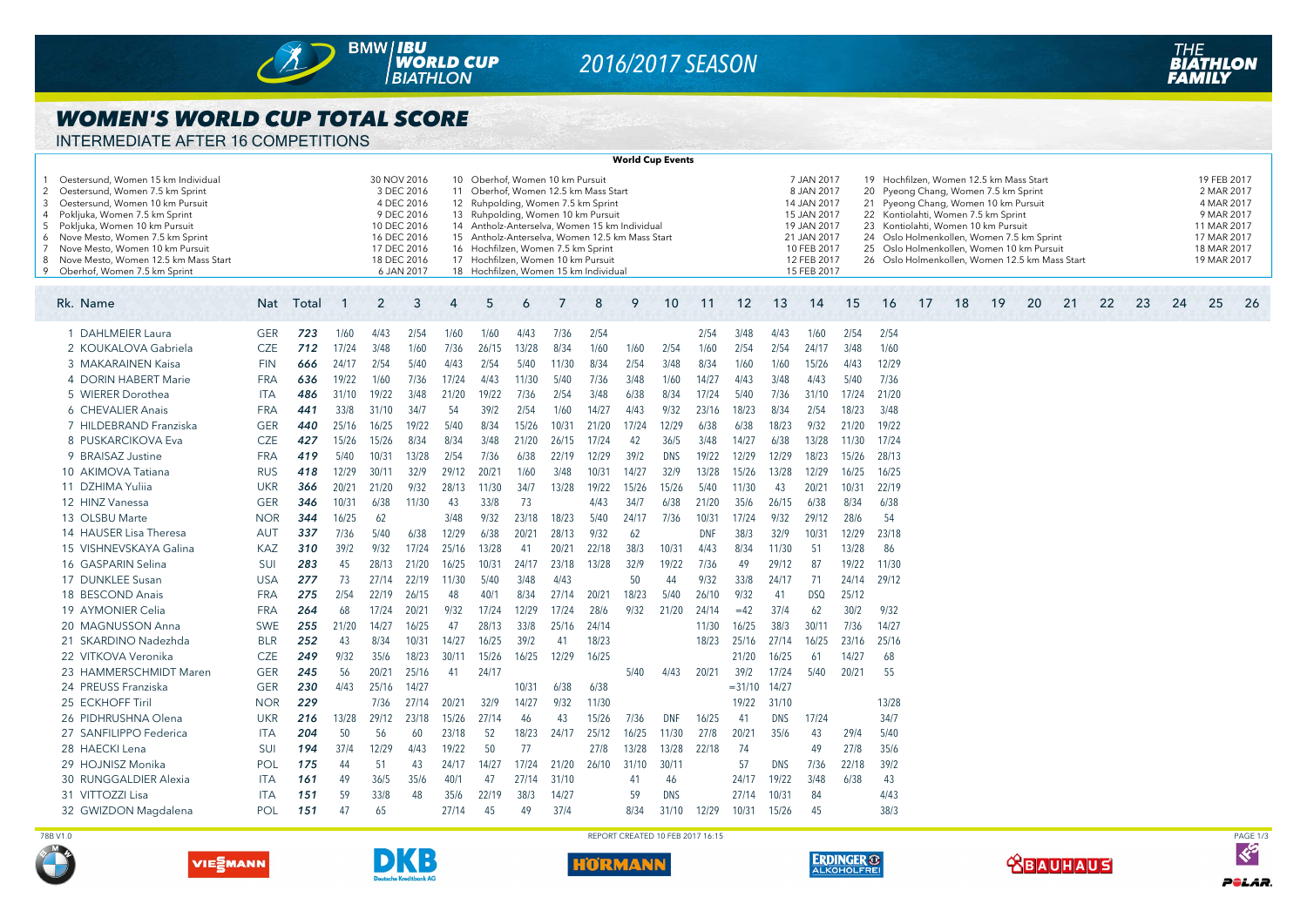

# *2016/2017 SEASON*

#### *WOMEN'S WORLD CUP TOTAL SCORE*

INTERMEDIATE AFTER 16 COMPETITIONS

**VIESMANN** 

|          | Rk. Name                  |            | Nat Total | $\mathbf{1}$ | $\overline{2}$ | 3           | $\overline{4}$ | 5          | 6          | 7          | 8          | 9                                | 10         | 11    | 12         | 13         | 14         | 15    | 16    | 17 | 18 | 19 | 20 | 21 | 22 | 23 | 24 | 25 | 26       |
|----------|---------------------------|------------|-----------|--------------|----------------|-------------|----------------|------------|------------|------------|------------|----------------------------------|------------|-------|------------|------------|------------|-------|-------|----|----|----|----|----|----|----|----|----|----------|
|          | 33 GLAZYRINA Ekaterina    | <b>RUS</b> | 147       | 6/38         | 45             | 41          | 22/19          | 12/29      | 63         |            |            | 28/13                            | 28/13      |       | 29/12      | 34/7       | 25/16      |       |       |    |    |    |    |    |    |    |    |    |          |
|          | 34 PODCHUFAROVA Olga      | <b>RUS</b> | 135       | 14/27        | 54             | 45          | 13/28          | 29/12      | 31/10      | 29/12      |            | 47                               | 29/12      |       | 48         | <b>DNS</b> | 8/34       |       |       |    |    |    |    |    |    |    |    |    |          |
|          | 35 OEBERG Hanna           | <b>SWE</b> | 128       | 8/34         | 82             |             | 61             |            | 43         | 30/11      |            |                                  |            |       | 7/36       | 5/40       | 35/6       |       | 40/1  |    |    |    |    |    |    |    |    |    |          |
|          | 36 KRYUKO Iryna           | <b>BLR</b> | 121       | 46           | 11/30          | 15/26       | 33/8           | 18/23      | 36/5       | 38/3       |            | 22/19                            | 41         |       | 44         | 39/2       | 78         |       | 36/5  |    |    |    |    |    |    |    |    |    |          |
|          | 37 LAUKKANEN Mari         | <b>FIN</b> | 121       | 64           | 47             | 31/10       | 56             | 35/6       | 25/16      | 15/26      | 23/16      | 40/1                             | 35/6       |       |            |            | 11/30      | 26/10 | 57    |    |    |    |    |    |    |    |    |    |          |
|          | 38 BIRKELAND Fanny Horn   | <b>NOR</b> | 120       | 58           | 13/28          | 36/5        | 32/9           | 43         | 9/32       | 35/6       | 29/4       | 30/11                            | 16/25      |       | 90         |            | 54         |       | 72    |    |    |    |    |    |    |    |    |    |          |
|          | 39 GREGORIN Teja          | <b>SLO</b> | 117       | 61           | 32/9           | 39/2        | 36/5           | 30/11      | 40/1       | 33/8       |            | 33/8                             | 23/18      |       | 22/19      | 21/20      | 36/5       |       | 30/11 |    |    |    |    |    |    |    |    |    |          |
|          | 40 HORCHLER Nadine        | <b>GER</b> | 112       |              |                |             |                |            |            |            |            | 35/6                             | 17/24      |       |            |            | 19/22      | 1/60  | 46    |    |    |    |    |    |    |    |    |    |          |
|          | 41 KUZMINA Anastasiya     | <b>SVK</b> | 98        |              |                |             | 6/38           | 31/10      | <b>DNS</b> |            |            |                                  |            |       | 36/5       | 30/11      |            |       | 8/34  |    |    |    |    |    |    |    |    |    |          |
|          | 42 VARVYNETS Iryna        | <b>UKR</b> | 93        | 34/7         | 23/18          | 52          | 65             |            | 19/22      | 16/25      | <b>DNS</b> | 56                               | <b>DNS</b> |       | 52         | 20/21      |            |       |       |    |    |    |    |    |    |    |    |    |          |
|          | 43 MERKUSHYNA Anastasiya  | <b>UKR</b> | 91        | 48           | 77             |             |                |            | 48         | 44         |            | 19/22                            | 39/2       |       | 23/18      | 23/18      | 58         |       | 10/31 |    |    |    |    |    |    |    |    |    |          |
|          | 44 SLOOF Chardine         | SWE        | 87        |              |                |             |                |            | 92         |            |            | 10/31                            | 14/27      | 15/26 |            |            | 38/3       |       | 44    |    |    |    |    |    |    |    |    |    |          |
|          | 45 GOESSNER Miriam        | <b>GER</b> | 83        | 82           | 37/4           | 54          | 10/31          | 25/16      | 59         | 50         |            | 26/15                            | 24/17      |       | 53         | 47         |            |       |       |    |    |    |    |    |    |    |    |    |          |
|          | 46 FROLINA Anna           | <b>KOR</b> | 82        | 38/3         | 83             |             | 51             | 48         | 70         |            |            | 12/29                            | 20/21      | 29/4  | 54         | 45         | 39/2       |       | 18/23 |    |    |    |    |    |    |    |    |    |          |
|          | 47 CRAWFORD Rosanna       | <b>CAN</b> | 79        | 80           | 64             |             | 58             | 49         | 37/4       | 32/9       |            | 21/20                            | 22/19      | 25/12 | 55         | <b>DNS</b> |            |       | 26/15 |    |    |    |    |    |    |    |    |    |          |
|          | 48 CHARVATOVA Lucie       | <b>CZE</b> | 70        | 41           | 18/23          | 12/29       | 79             |            | 64         |            |            | 75                               |            |       | $=42$      | 46         | 32/9       |       | 32/9  |    |    |    |    |    |    |    |    |    |          |
|          | 49 DOMRACHEVA Darya       | <b>BLR</b> | 67        |              |                |             |                |            |            |            |            | 37/4                             | 34/7       |       | 13/28      | DNS        | 27/14      |       | 27/14 |    |    |    |    |    |    |    |    |    |          |
|          | 50 NICOLAISEN Kaia Woeien | <b>NOR</b> | 65        |              |                |             |                |            | 35/6       | 42         |            | 54                               | LAP        |       |            |            | 14/27      | 9/32  | 45    |    |    |    |    |    |    |    |    |    |          |
|          | 51 USANOVA Darya          | KAZ        | 65        | 27/14        | 71             |             | 26/15          | 37/4       |            |            |            | 25/16                            | 25/16      |       | 73         |            | 48         |       | 51    |    |    |    |    |    |    |    |    |    |          |
|          | 52 USLUGINA Irina         | <b>RUS</b> | 60        |              |                |             |                |            |            |            |            | 43                               | 33/8       |       | 34/7       | 22/19      | 70         |       | 15/26 |    |    |    |    |    |    |    |    |    |          |
|          | 53 NILSSON Emma           | <b>SWE</b> | 56        | 70           | 24/17          | 38/3        | 31/10          | 23/18      | 45         | 34/7       |            |                                  |            |       | 40/1       | 51         | 69         |       |       |    |    |    |    |    |    |    |    |    |          |
|          | 54 GUZIK Krystyna         | POL        | 55        | 71           | 49             | 37/4        | 63             |            | 42         | 39/2       |            | 11/30                            | 40/1       |       | 67         |            | 23/18      |       | 53    |    |    |    |    |    |    |    |    |    |          |
|          | 55 RANSOM Julia           | CAN        | 54        | 42           | 38/3           | 58          | 34/7           | 34/7       | 26/15      | 19/22      |            |                                  |            |       | 60         | 53         | 55         |       | 65    |    |    |    |    |    |    |    |    |    |          |
|          | 56 BRORSSON Mona          | <b>SWE</b> | 54        | 23/18        | 48             | 57          | 88             |            |            |            |            | 29/12                            | 45         |       | 51         | 36/5       | 22/19      |       | 56    |    |    |    |    |    |    |    |    |    |          |
|          | 57 TACHIZAKI Fuyuko       | <b>JPN</b> | 54        | 26/15        | 42             | 40/1        | 38/3           | 42         | 22/19      | 40/1       |            | 48                               | 43         |       | 26/15      | 42         | 68         |       | 74    |    |    |    |    |    |    |    |    |    |          |
|          | 58 TANG Jialin            | <b>CHN</b> | 50        |              |                |             |                |            |            |            |            | 20/21                            | 18/23      | 28/6  | 79         |            | 46         |       | 52    |    |    |    |    |    |    |    |    |    |          |
|          | 59 YURKEVICH Darya        | <b>BLR</b> | 48        | 3/48         | 59             | 51          | 52             | <b>DNS</b> |            |            |            | 51                               | LAP        |       |            |            | 52         |       |       |    |    |    |    |    |    |    |    |    |          |
|          | 60 GEREKOVA Jana          | <b>SVK</b> | 45        | 86           | 80             |             |                |            | 29/12      | 55         |            | 23/18                            | 26/15      |       | 64         |            | <b>DNS</b> |       | 62    |    |    |    |    |    |    |    |    |    |          |
|          | 61 HERRMANN Denise        | <b>GER</b> | 43        |              |                |             | 18/23          | 21/20      | 72         |            |            |                                  |            |       |            |            |            |       |       |    |    |    |    |    |    |    |    |    |          |
|          | 62 FIALKOVA Paulina       | <b>SVK</b> | 42        |              |                | 26/15 24/17 | 92             |            | 60         | 48         |            |                                  |            |       | 66         |            | 63         |       | 31/10 |    |    |    |    |    |    |    |    |    |          |
|          | 63 KAISHEVA Uliana        | <b>RUS</b> | 40        |              |                |             |                |            |            |            |            | 27/14                            | 27/14      |       | 37/4       | 33/8       | 47         |       |       |    |    |    |    |    |    |    |    |    |          |
|          | 64 ZHURAVOK Yuliya        | <b>UKR</b> | 37        | 11/30        | 61             |             | 42             | 44         | 53         | 49         |            | 55                               | 47         |       |            |            | 34/7       |       |       |    |    |    |    |    |    |    |    |    |          |
|          | 65 EGAN Clare             | <b>USA</b> | 33        | 40/1         | 44             | 30/11       | 53             | 56         | 62         |            |            | 52                               | 49         |       | 77         |            | 59         |       | 20/21 |    |    |    |    |    |    |    |    |    |          |
|          | 66 SLEPTSOVA Svetlana     | <b>RUS</b> | 25        | 32/9         | 63             |             | 55             | 38/3       | 47         | 36/5       |            |                                  |            |       |            |            |            |       | 33/8  |    |    |    |    |    |    |    |    |    |          |
|          | 67 SEMERENKO Valj         | <b>UKR</b> | 24        |              |                |             |                |            |            |            |            |                                  |            |       | 30/11      | 28/13      | 76         |       | 80    |    |    |    |    |    |    |    |    |    |          |
|          | 68 SHUMILOVA Ekaterina    | <b>RUS</b> | 23        | 18/23        |                |             |                |            |            |            |            |                                  |            |       |            |            |            |       |       |    |    |    |    |    |    |    |    |    |          |
|          | 69 ZDOUC Dunja            | <b>AUT</b> | 23        |              |                |             |                |            |            |            |            |                                  |            |       | $= 31/10$  | 49         | 28/13      |       | 47    |    |    |    |    |    |    |    |    |    |          |
|          | 70 BONDAR lana            | <b>UKR</b> | 23        | 66           | 39/2           | 33/8        | 97             |            | 28/13      | <b>DNS</b> |            |                                  |            |       | <b>DNS</b> |            | 91         |       |       |    |    |    |    |    |    |    |    |    |          |
|          | 71 BENDIKA Baiba          | LAT        | 21        | 36/5         | 58             | 53          | 45             | 51         | 65         |            |            |                                  |            |       | 47         | 25/16      | 42         |       | 50    |    |    |    |    |    |    |    |    |    |          |
|          | 72 ZAGORUIKO Anastasia    | <b>RUS</b> | 21        |              | 43             | 29/12       | 77             |            | 32/9       | 46         |            |                                  |            |       |            |            |            |       |       |    |    |    |    |    |    |    |    |    |          |
|          | 73 LUNDER Emma            | <b>CAN</b> | 20        |              |                |             |                |            | 82         |            |            | 87                               |            |       | 89         |            | 21/20      |       | 84    |    |    |    |    |    |    |    |    |    |          |
| 78B V1.0 |                           |            |           |              |                |             |                |            |            |            |            | REPORT CREATED 10 FEB 2017 16:15 |            |       |            |            |            |       |       |    |    |    |    |    |    |    |    |    | PAGE 2/3 |





**<u> <u>CBAUHAUS</u>**</u>

 $\ll$ 

POLAR.